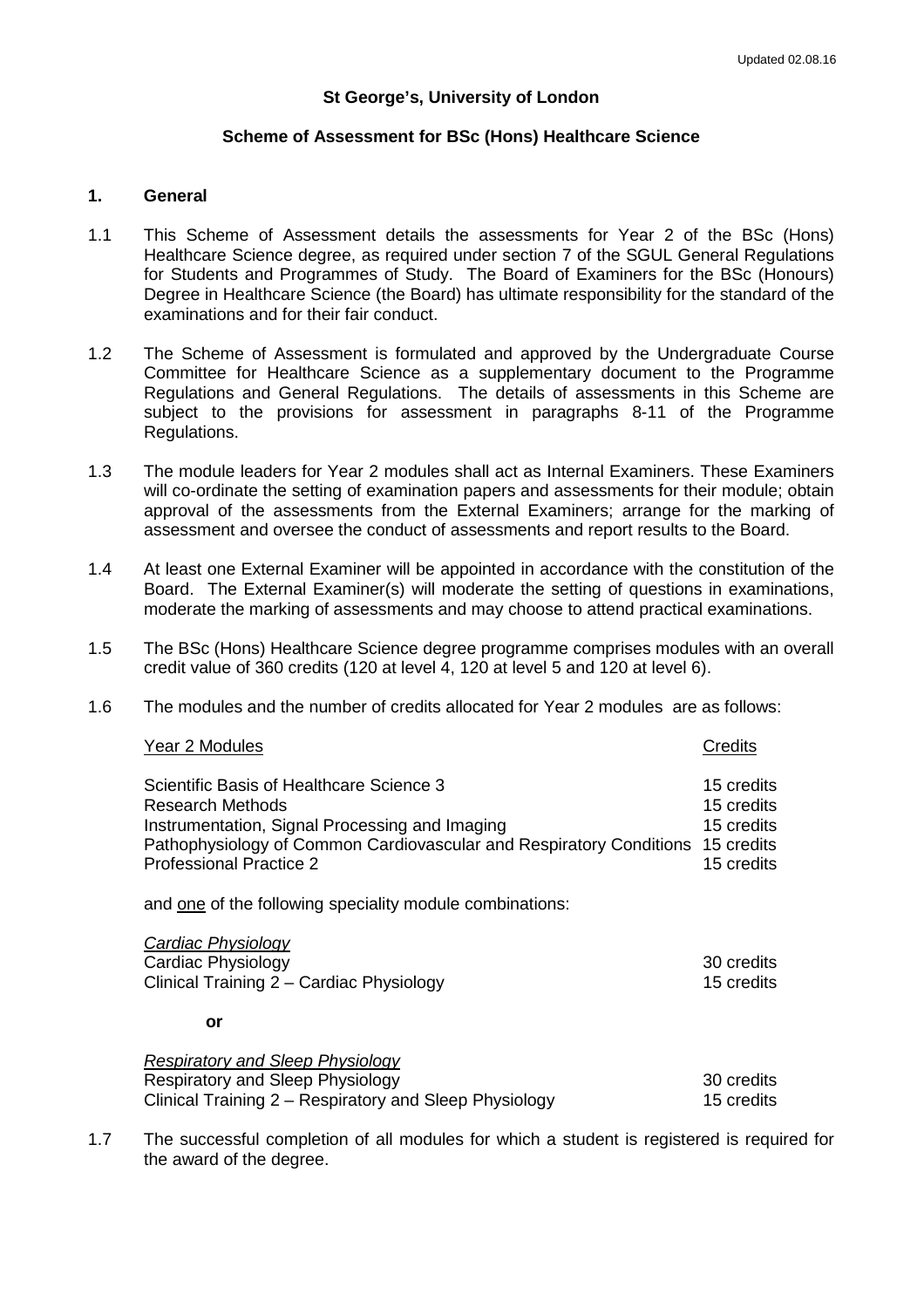# **2. Overview of Year 2 assessments**

2.1 Each Year 2 programme module has prescribed assessment components as detailed in the following tables. All assessment components are summative unless otherwise indicated. Formative assessments are conducted to enhance the student's learning experience and provide a mechanism for providing the student with personalised feedback regarding their clinical skills. No marks are generally allocated to such assessments, but if they are, they are only to guide students and do not contribute to the calculation of the overall Year mark or the classification of honours.

| <b>YEAR 2: CORE MODULES</b>                                                            |        |                                                                                    |                   |               |                                                                                                               |  |  |
|----------------------------------------------------------------------------------------|--------|------------------------------------------------------------------------------------|-------------------|---------------|---------------------------------------------------------------------------------------------------------------|--|--|
| <b>Module</b>                                                                          | Credit | <b>Assessment</b><br>components                                                    | Weighting<br>$\%$ | <b>Timing</b> | Achieving a pass                                                                                              |  |  |
| <b>Scientific Basis of</b><br><b>Healthcare 3</b>                                      | 15     | 1 Written<br>examination<br>1 hour<br>SBA and/or SAQ                               | 100%              | June          | The examination must be<br>passed in order to pass<br>this module.                                            |  |  |
| <b>Research Methods</b>                                                                | 15     | 1 Critical appraisal<br>of research paper                                          | 100%              | Feb/March     | The summative essay<br>component must be<br>passed in order to<br>achieve an overall pass<br>for this module. |  |  |
|                                                                                        |        | 1 Formative<br><b>Research Project</b><br>proposal                                 | N/A               | May/June      |                                                                                                               |  |  |
| Pathophysiology<br>of Common<br>Cardiovascular<br>and Respiratory<br><b>Conditions</b> | 15     | 1 Written<br>examination<br>1 hour<br>SBA and /or SAQ<br><b>Clinical Scenarios</b> | 100%              | June          | The examination must be<br>passed in order to<br>achieve an overall pass<br>for this module.                  |  |  |
| Instrumentation,<br><b>Signal Processing</b><br>and Imaging                            | 15     | 1 Written<br>examination<br>1 hour<br>SBA and/or SAQ                               | 100%              | June          | The examination must be<br>passed in order to<br>achieve an overall pass<br>for this module.                  |  |  |
| <b>Professional</b><br><b>Practice 2</b>                                               | 15     | 1 In-course<br>reflective essay<br>Approx 750-1000<br>words                        | 50%               | January       | Each assessment<br>component must be<br>passed separately in<br>order to achieve an<br>overall pass for this  |  |  |
|                                                                                        |        | 1 poster<br>presentation                                                           | 50%               | April         | module.                                                                                                       |  |  |

| <b>YEAR 2: SPECIALITY MODULES</b>                 |    |                                                                                |                |                    |                                                                                     |  |  |
|---------------------------------------------------|----|--------------------------------------------------------------------------------|----------------|--------------------|-------------------------------------------------------------------------------------|--|--|
| <b>Module</b><br><b>Credit</b>                    |    | <b>Assessment</b><br>components                                                | Weighting<br>℅ | <b>Timing</b>      | Achieving a pass                                                                    |  |  |
| Cardiac<br><b>Physiology</b><br>or                | 30 | 1 written<br>examination<br>SBA and/or SAQ                                     | 48%            | June               | Each assessment<br>component must be<br>passed separately in<br>order to achieve an |  |  |
| <b>Respiratory and</b><br><b>Sleep Physiology</b> |    | 1 written<br>examination<br>Interpretive exercise<br>(ECG or lung<br>function) | 48%            | June               | overall pass for this<br>module.                                                    |  |  |
|                                                   |    | In course<br>assessment<br>(attendance)                                        | 4%             | Semesters 3<br>& 4 |                                                                                     |  |  |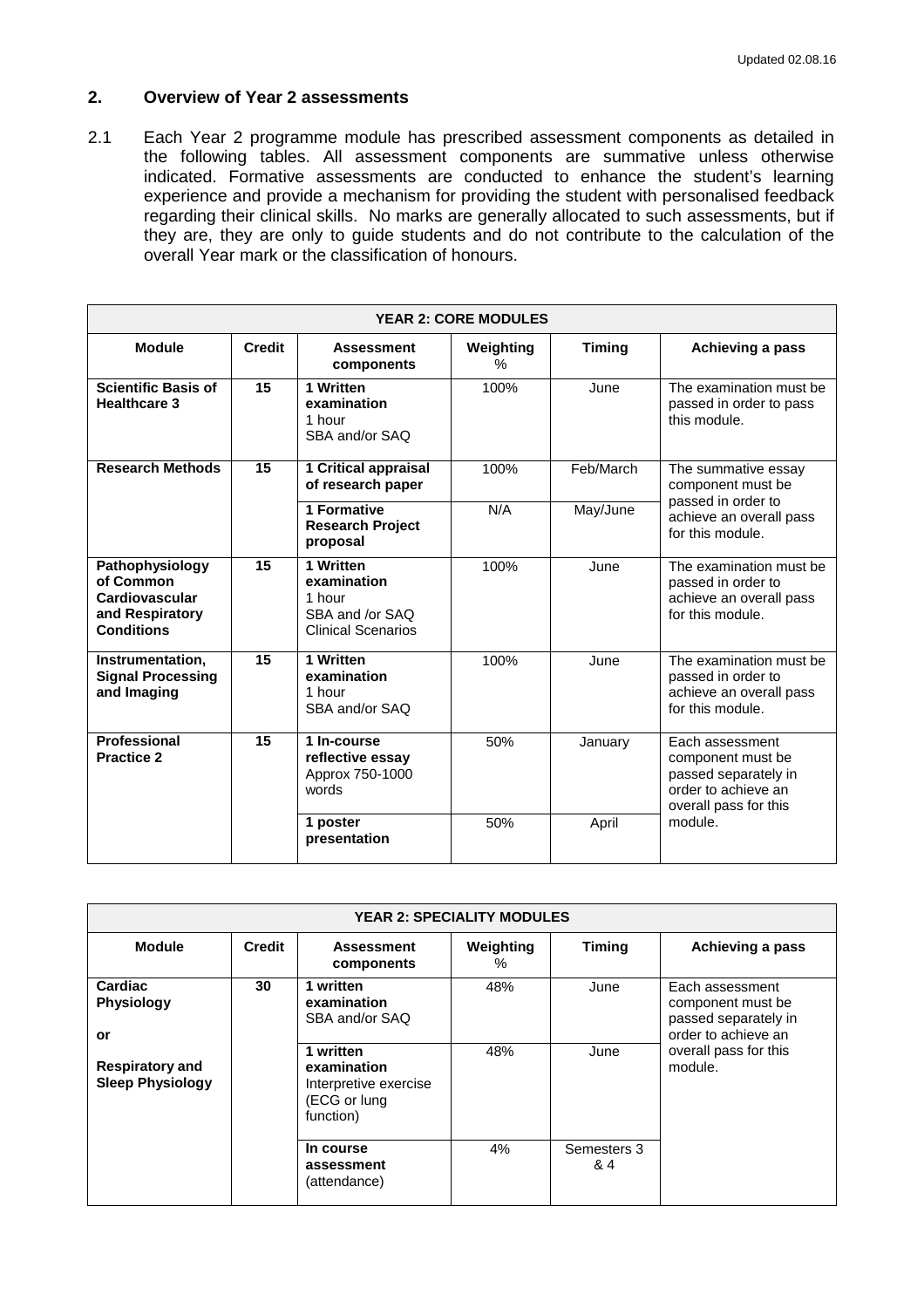| <b>Clinical Training 2:</b><br>Cardiac<br><b>Physiology</b> | 15 | <b>Satisfactory</b><br>attendance at work-<br>based placements                                       | Pass / Fail | Completion by<br>end of module<br>(April/May) | Each assessment<br>component must be<br>passed separately in<br>order to achieve an |
|-------------------------------------------------------------|----|------------------------------------------------------------------------------------------------------|-------------|-----------------------------------------------|-------------------------------------------------------------------------------------|
| or<br><b>Respiratory and</b><br><b>Sleep Physiology</b>     |    | <b>Satisfactory</b><br>demonstration of<br>specified Clinical<br><b>Competencies</b><br>DOPS/CBD/OCE | Pass / Fail | Completion by<br>end of module<br>(April/May) | overall pass for this<br>module.                                                    |
|                                                             |    | <b>Satisfactory</b><br>demonstration of<br>specified<br><b>Professional</b><br><b>Competencies</b>   | Pass / Fail | Completion by<br>end of module<br>(April/May) |                                                                                     |
|                                                             |    | <b>Portfolio</b>                                                                                     | Pass / Fail | Completion by<br>end of module<br>(April/May) |                                                                                     |

#### 2.2 Late submission of in-course written assessments

Students who fail to submit coursework assessments by the submission deadline without an agreed extension will incur the following penalty: work submitted within seven days of the original submission deadline will be accepted for marking but the marks awarded will be capped at 40.00%. Work submitted after the seven day period without an agreed extension, or students who do not submit any work will receive a mark of 0 for that attempt.

2.3 Where a penalty has been applied to an assessment mark due to late submission or nonsubmission, the calculation of the final overall year mark will use these adjusted marks.

# **3. Marking of assessments**

- 3.1 Year 2 assessments are marked on a percentage scale with the exception of assessments within the Clinical Training modules which are marked as pass/fail only. The pass mark for each Year 2 module is 40.00% except Clinical Training 2 for which students must achieve 'Pass' in all summative elements in order to pass.
- 3.2 Non-competency based examinations and in-course written assessments will be marked on a percentage scale. Assessment criteria for these assessments are appended to this Scheme.
- 3.3 For all supervised examinations, candidates shall be given a candidate number to ensure anonymity during marking. Written assessments shall be marked in detail by one Internal Examiner or Assessor, with a second Internal Examiner or Assessor having at least an overview of the work. Written examination components in which an objective scheme for the award of marks is pre-determined (e.g. Short Answer Questions) shall be marked by one Internal Examiner or Assessor.
- 3.4 Where the two marks for a candidate diverge significantly, the two examiners will discuss and agree a mark; where agreement between the two examiners cannot be reached, this shall be referred to the Chief Examiner who shall allocate the final mark.
- 3.5 Standard setting may be applied to computer-marked questions in order to adjust the whole cohort's marks whilst maintaining the pass mark at 40.00. This will be achieved using a recognised method selected to suit the variables of the assessment (normally Anghoff).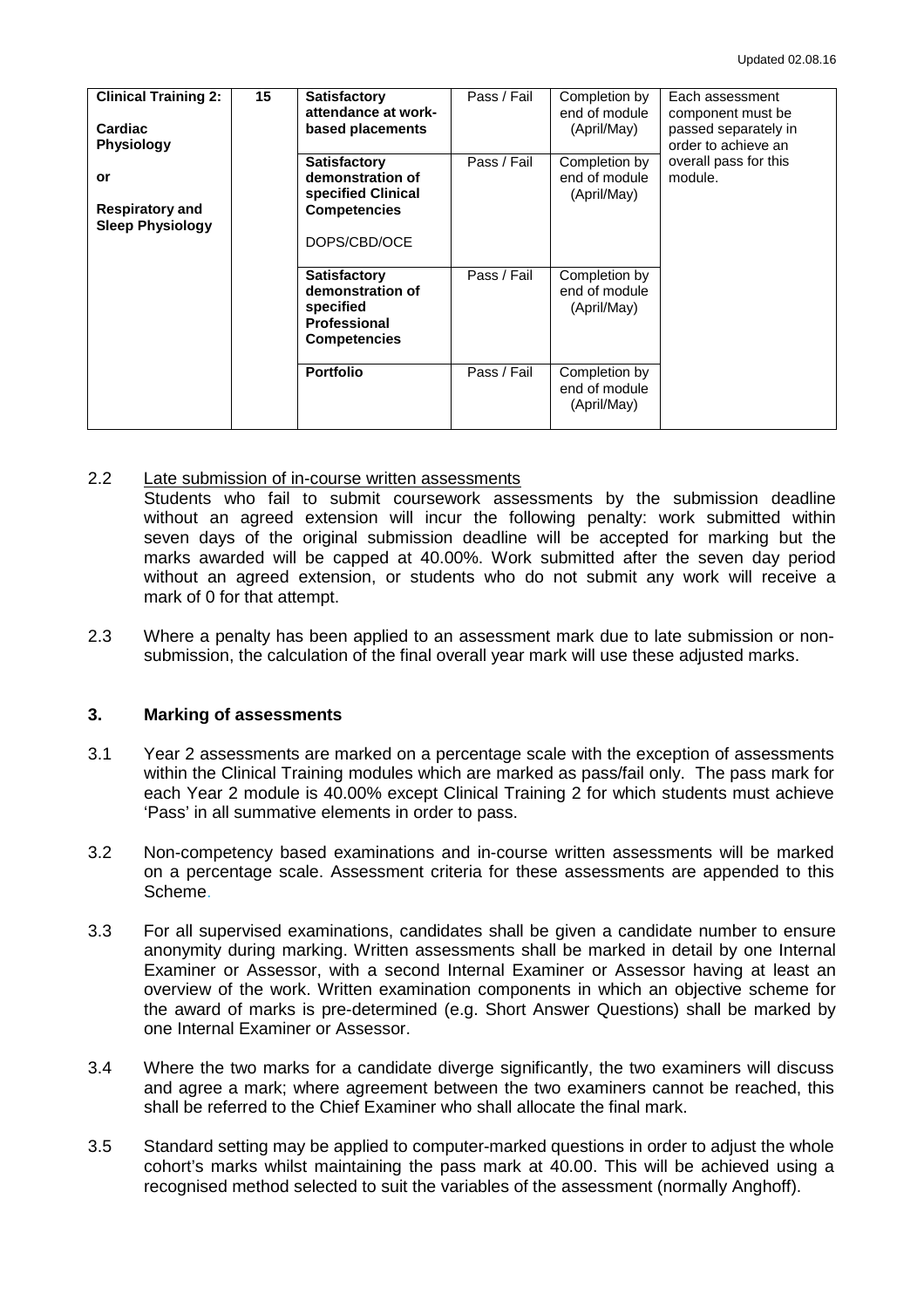- 3.6 Mark rounding will take place for each module mark. The module mark will be determined by rounding the final mark to two decimal points.
- 3.7 Module mark weighting will be applied in order to calculate a year mark for each year of the programme. The mark for each of the modules pertaining to that year of the programme will be weighted according to the contribution they make to that year. The weighted scores for each module will be summed to give an overall year mark. The year mark will be rounded to the nearest whole number, with marks of .50 and above being rounded up and marks of .49 and below being rounded down.

The following is given as a worked example:

| <b>Module</b>                                  | <b>Credit value</b> | <b>Mark</b> |
|------------------------------------------------|---------------------|-------------|
|                                                |                     | awarded     |
| Scientific Basis of Healthcare Science 3       | 15 credits          | 69.44       |
| Pathophysiology of Common Cardiovascular and   | 15 credits          | 61.10       |
| <b>Respiratory Conditions</b>                  |                     |             |
| Instrumentation, Signal Processing and Imaging | 15 credits          | 58.85       |
| <b>Research Methods</b>                        | 15 credits          | 68.50       |
| <b>Professional Practice 2</b>                 | 15 credits          | 61.00       |
| Cardiac Physiology                             | 30 credits          | 63.84       |
| Clinical Training 2 - Cardiac Physiology       | 15 credits          | Pass        |

Weighted mark for Scientific Basis of Healthcare Science 3 = (69.44 x 15/105)

Weighted mark for Pathophysiology of Common Cardiovascular and Respiratory Conditions = (61.10 x 15/105)

Weighted mark for Instrumentation, Signal Processing and Imaging  $= (58.85 \times 15/105)$ 

Weighted mark for Research Methods =  $(68.50 \times 15/105)$ 

Weighted mark for Professional Practice  $2 = (61.00 \times 15/105)$ 

Weighted mark for Cardiac Physiology =  $(63.84 \times 30/105)$ 

**Year 2 overall** = ((69.44 x 15/105) + (61.10 x 15/105) + (58.85 x 15/105) + (68.50 x  $15/105$ ) + (61.00 x 15/105) + (63.84 x 30/105)) = 63.7957

## **Rounded year 1 overall mark = 64%**

3.8 The rounded Year 2 mark shall contribute 30% to the final degree mark calculation.

## **4. Reassessment**

- 4.1 A student will, as of right**,** be permitted one re-entry/resubmission for all failed examinations or assessment components.
- 4.2 A student who fails a Clinical Training module may be required to undertake a remedial reflective assignment and/or attend additional placement weeks to enable fulfilment of attendance requirements, completion of competency requirements or other work-based assessments, or to gather further evidence required for resubmission of the portfolio. The reassessment may take place outside of scheduled term dates for the programme. In some cases the student may be required to re-sit the entire placement in the following academic year. The arrangements for reassessment will be negotiated between the SGUL Work-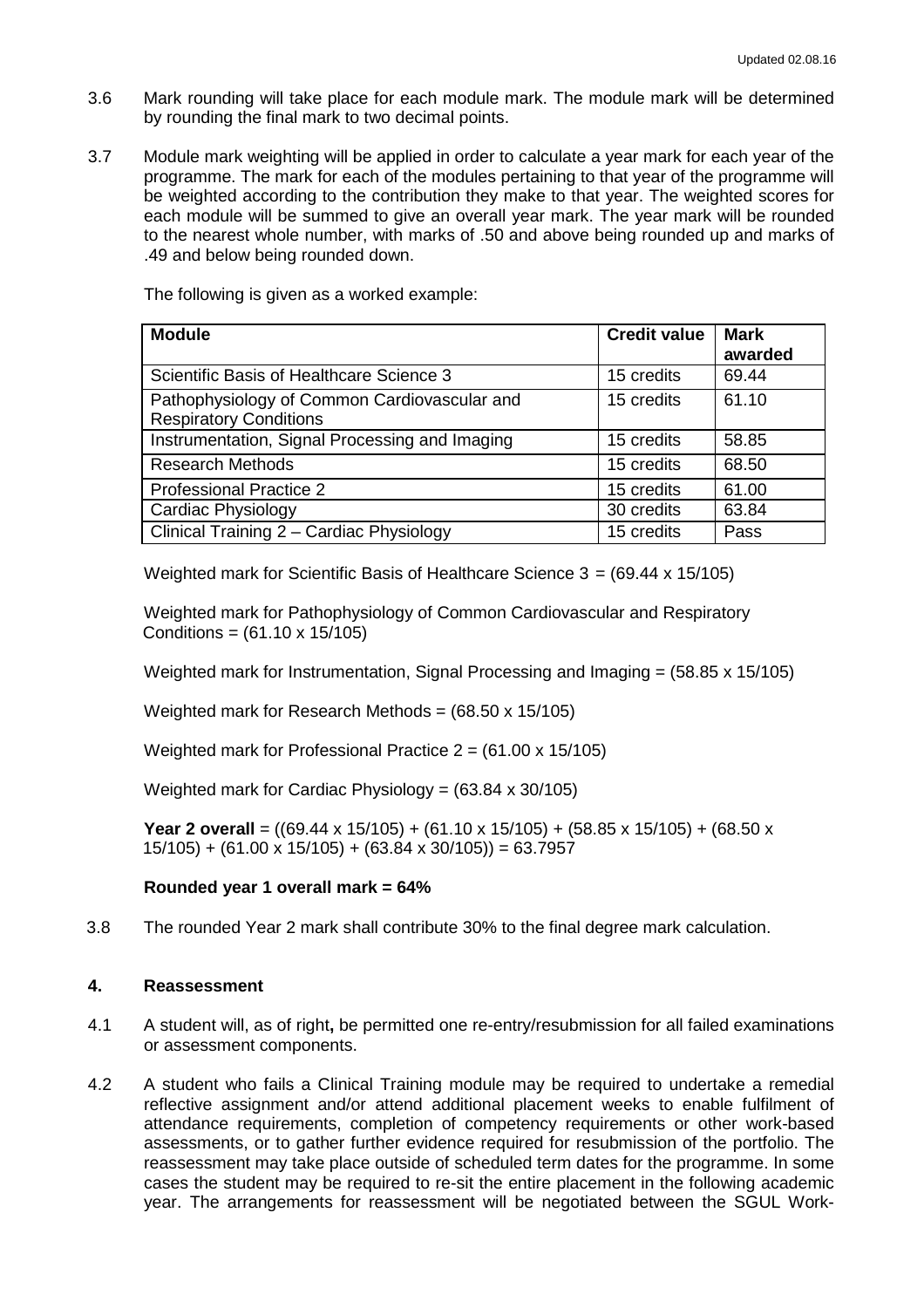Based Placement Co-ordinator and the NHS Work-Based Placement Supervisor according to the student's needs.

- 4.3 All re-sits of non-competency based examinations and in-course written assessments examinations and resubmission of coursework will be capped at 40.00%. Where a component of a module is re-sat or resubmitted it is the component that will be capped at 40.00% at reassessment rather than the overall module mark.
- 4.4 A student who fails at re-assessment(s) will be eligible to be considered for a discretionary third and final attempt at failed assessments, in accordance with the *Procedure for consideration for a final discretionary attempt at an assessment*, as approved by Senate. Under this procedure, Boards of Examiners will have the authority to approve a discretionary third attempt if a candidate meets programme-specific fast-track criteria. For candidates who do not satisfy the programme-specific fast-track criteria, a Discretionary Panel of Senate will consider the student's application for a discretionary third attempt.
- 4.5 The discretionary panel fast-track criteria for the BSc Healthcare Science programme will be published in the assessment section of the course Moodle pages.
- 4.6 A student granted a third and final attempt may be required to repeat that Year, or part thereof, in order to re-take the failed assessments. Where a component of a module is resat or resubmitted as a third and final attempt it is the component that will be capped at 40.00% at reassessment rather than the overall module mark.

# **5**. **Progression**

5.1 Students must pass all Year 2 modules to formally progress from Year 2 to Year 3. Students must normally pass all Year 2 programme modules before commencing Year 3 studies.

# **6. Intermediate Award**

- 6.1 An intermediate award shall only be given to students who cease to be registered on the BSc Hons Healthcare Science programme (that is to say, it is an exit qualification, not a qualification that students will automatically get *en route* to the BSc (Hons) Healthcare Science).
- 5.2 Students who have successfully completed all modules of the first and second years of the programme for BSc (Hons) Healthcare Science shall be eligible for the SGUL award of Undergraduate Diploma in Healthcare Science.

# **7. Reporting of Results**

7.1 Provisional examination and in-course assessment marks may be issued throughout the academic year. Candidates will be given formal notice of their confirmed assessment marks, module marks and end of year mark within 6 weeks of the Board of Examiners meeting.